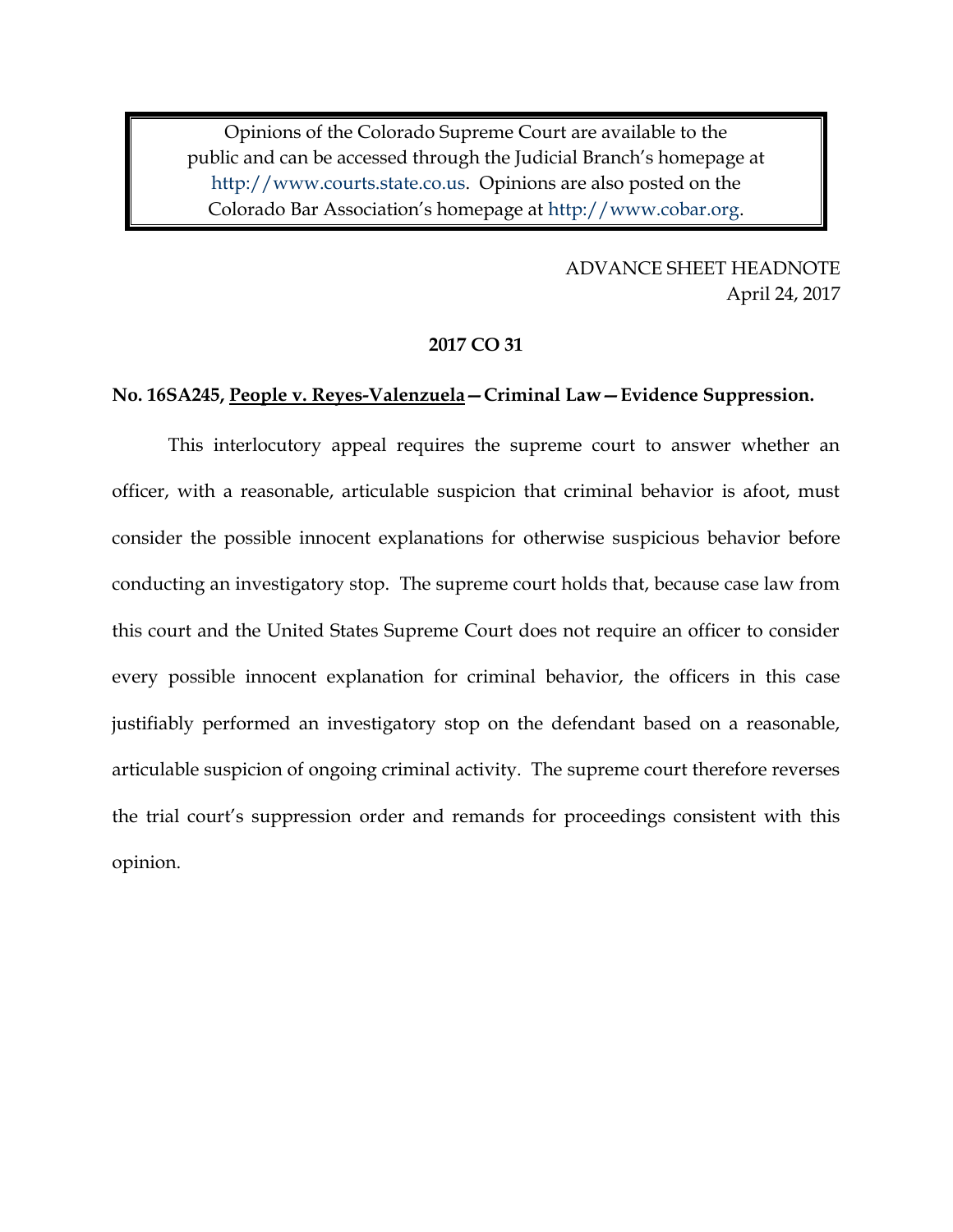## **The Supreme Court of the State of Colorado**

2 East 14th Avenue • Denver, Colorado 80203

# **2017 CO 31**

#### **Supreme Court Case No. 16SA245**

 *Interlocutory Appeal from the District Court* El Paso County District Court Case No. 15CR4742 Honorable Marla R. Prudek, Judge

#### **Plaintiff-Appellant:**

The People of the State of Colorado,

 $V.$ 

## **Defendant-Appellee:**

Gonzalo V. Reyes-Valenzuela.

### **Order Reversed**

 *en banc* April 24, 2017

## **Attorneys for Plaintiff-Appellant:**

Daniel H. May, District Attorney, Fourth Judicial District Jakrapong Pattamasaevi, Deputy District Attorney Doyle Baker, Senior Deputy District Attorney *Colorado Springs, Colorado*

## **Attorneys for Defendant-Appellee:**

Douglas K. Wilson, Public Defender Tracy C. Renner, Deputy Public Defender Rosemarie S. Offord, Deputy Public Defender *Denver, Colorado*

**CHIEF JUSTICE RICE** delivered the Opinion of the Court.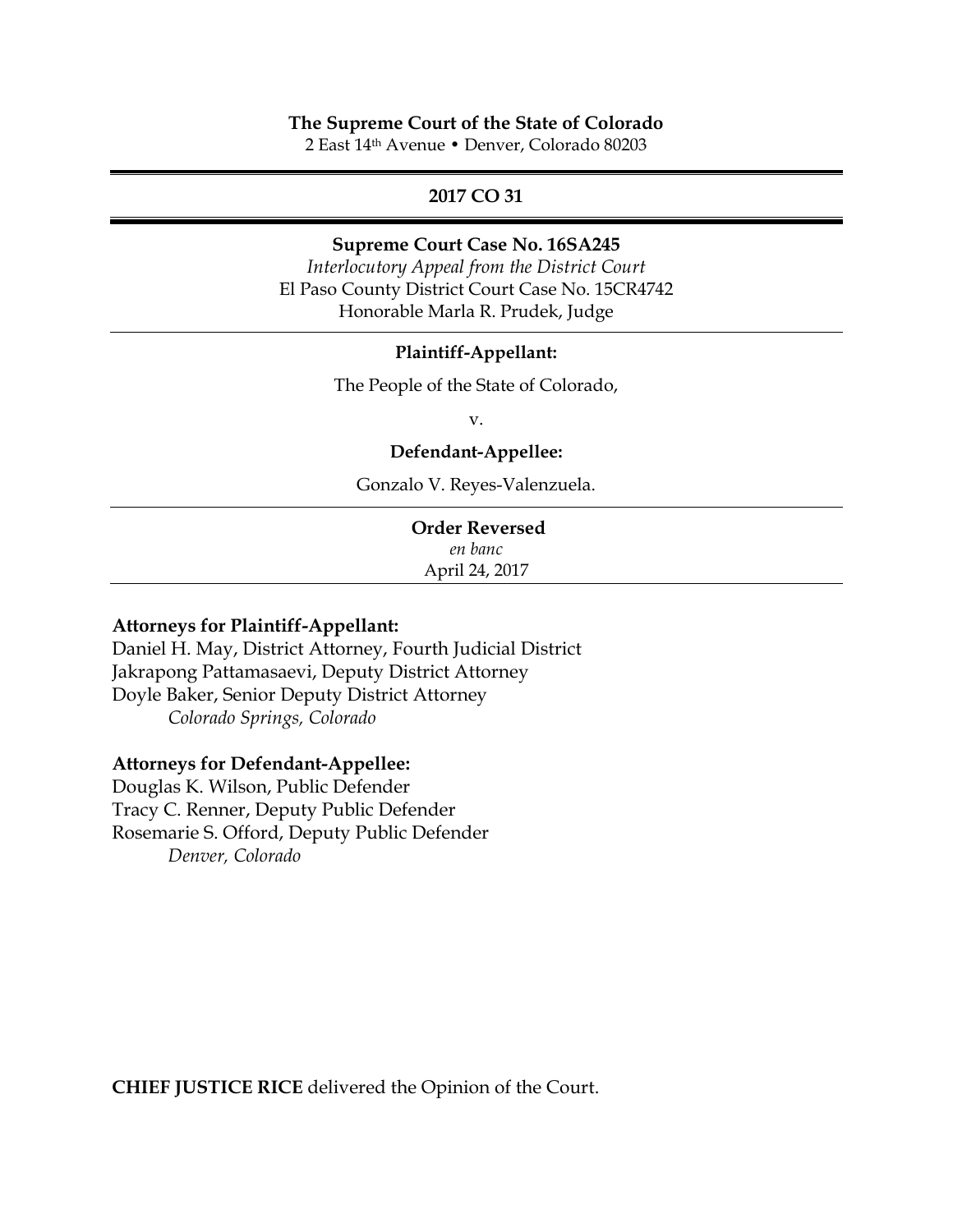¶1 This interlocutory appeal requires us to answer whether an officer, with a reasonable, articulable suspicion that criminal behavior is afoot, must consider the possible innocent explanations for otherwise suspicious behavior before conducting an investigatory stop. Specifically, when an officer is aware that a person is driving around late at night, going in and out of unfinished houses in an area where there had been recent break-ins of unfinished houses, and carrying a black bag, is that officer required to consider possible innocent explanations before conducting an investigatory stop of that person? We hold that, because case law from this court and the United States Supreme Court does not require an officer to consider every possible innocent explanation for criminal behavior, the officers in this case justifiably performed an investigatory stop on the defendant based on a reasonable, articulable suspicion of ongoing criminal activity. We therefore reverse the trial court's suppression order and remand for proceedings consistent with this opinion.

#### **I. Facts and Procedural History**

¶2 Around 11:30 p.m., a concerned citizen ("the caller") called El Paso County law enforcement because the caller witnessed a possible break-in in a partially developed residential neighborhood. The caller said he saw a person, later identified as Defendant Gonzalo V. Reyes-Valenzuela, enter several unfinished houses, leave one of the houses carrying a black bag, and use a light-colored, boxy van to travel between houses. There had been several previous reports in the same vicinity of people entering unfinished houses and stealing copper. It was also known to police that contractors occasionally worked late at night in the area.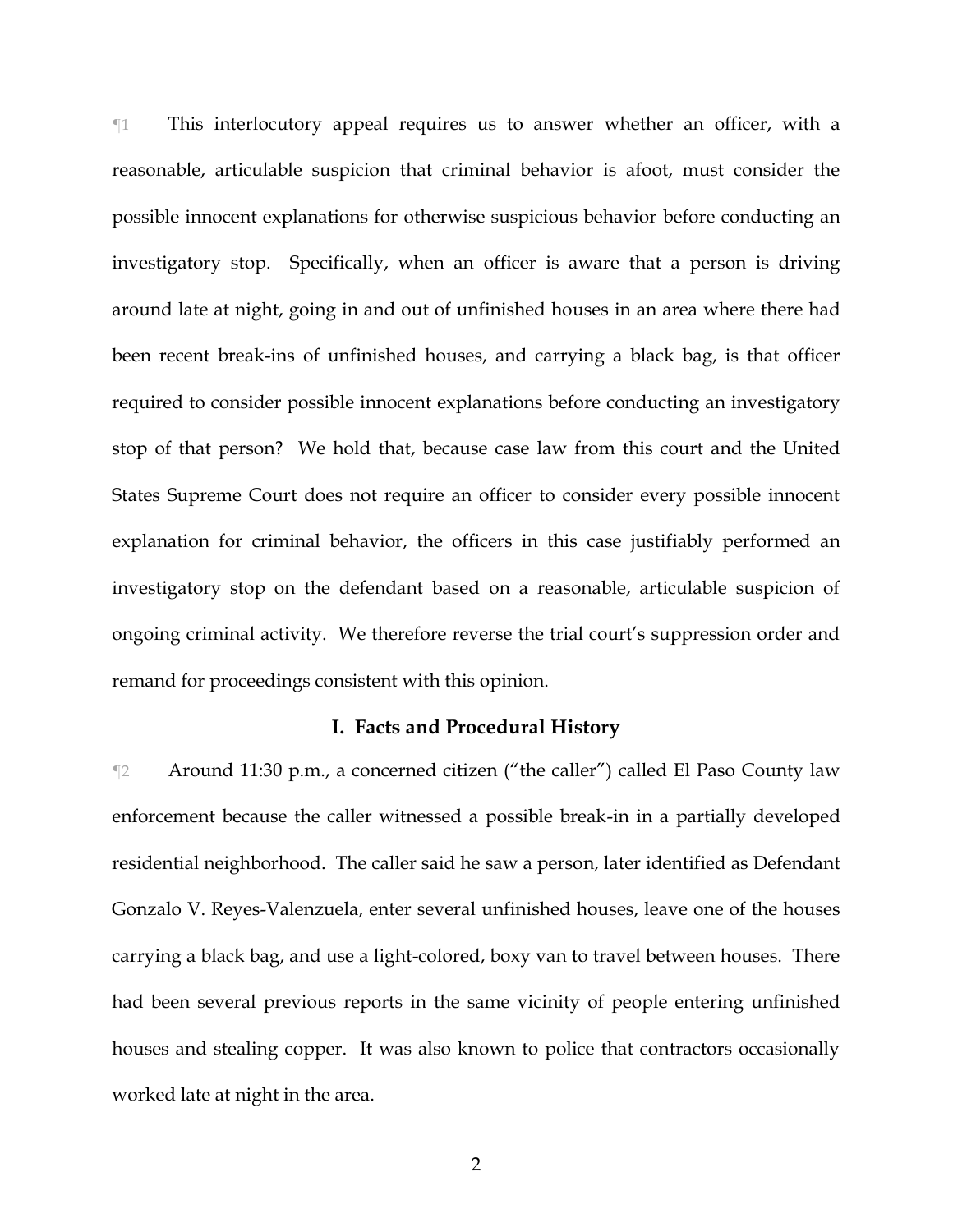¶3 An officer and her partner arrived on the scene around midnight. The caller was standing near the van and identified himself to the deputies. The deputies began speaking to Reyes-Valenzuela, who was inside the van. Reyes-Valenzuela spoke limited English but provided the officers with his name and birth date. The deputies checked his name, which revealed an outstanding arrest warrant. The deputies then arrested Reyes-Valenzuela, properly conducted a search incident to arrest, and found drug paraphernalia and a black bag. He was charged with first-degree criminal trespass and possession of drug paraphernalia.

¶4 Reyes-Valenzuela moved to suppress the fruits of the officers' investigatory stop, arguing that the officers did not have a reasonable, articulable suspicion for initially stopping him and talking to him. Reyes-Valenzuela made this argument despite the following facts: (1) the caller, who was willing to identify himself, called law enforcement around 11:30 p.m. to report a possible break-in in a partially developed residential area; (2) there had been several recent break-ins in the area in which people stole copper from unfinished houses; (3) the caller said that a person driving a boxy van was going in and out of unfinished houses; and (4) the caller saw that person leave one of the houses with a black bag and a get into the van. Reyes-Valenzuela based his argument partially on the fact that contractors sometimes worked late at night on the unfinished houses. Reyes-Valenzuela never disputed that he was the person that the caller saw driving from unfinished house to unfinished house.

¶5 At the hearing on the motion to suppress, the only witness—one of the deputies—testified that (1) she did not know whether Reyes-Valenzuela was authorized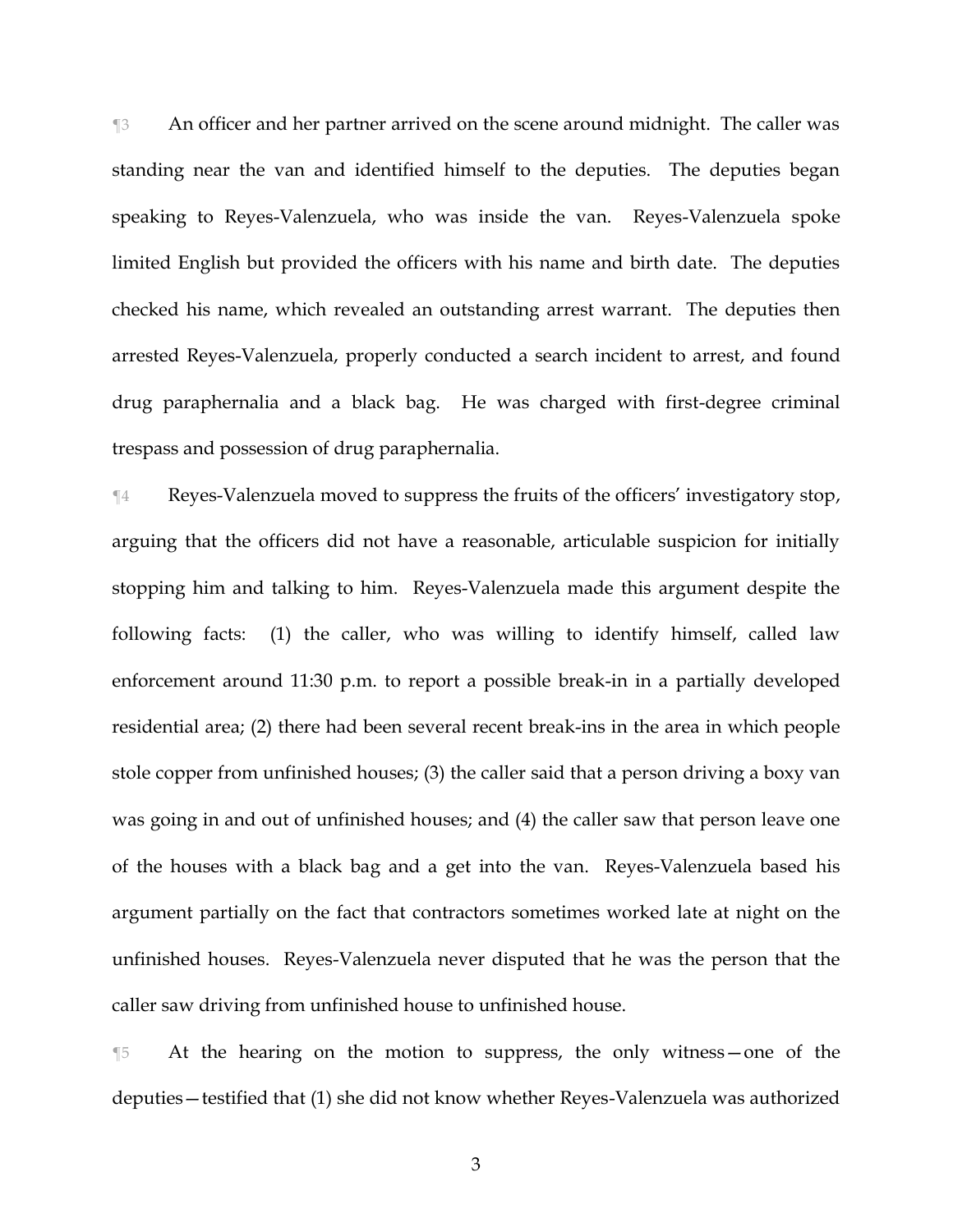to enter the houses; (2) she did not know if the black bag belonged to him; (3) she knew that contractors sometimes worked late at night on the unfinished houses; (4) she would not have had a reasonable, articulable suspicion to stop Reyes-Valenzuela if there had only been a report of someone driving around in the area; and (5) there had been past reports of burglaries in the area. Reyes-Valenzuela argued not that the caller had misidentified him, but merely that the police did not consider the possible innocent reasons for his entry of several unfinished houses late at night.

¶6 The trial court granted Reyes-Valenzuela's motion to suppress for two reasons. First, the caller had not given details about the size of the black bag or how long Reyes-Valenzuela had been in the houses, and legitimate construction activity sometimes occurred at night. Second, Reyes-Valenzuela did not attempt to flee from the deputies when they arrived on the scene. The prosecution filed a motion to reconsider, which the trial court denied. The prosecution then filed a timely interlocutory appeal pursuant to section 16-12-202(2), C.R.S. (2016), and C.A.R. 4.1.

¶7 We now reverse the trial court's suppression order and remand for proceedings consistent with this opinion.

## **II. Analysis**

¶8 The prosecution argues that the trial court improperly suppressed the evidence police obtained after conducting an investigatory stop of Reyes-Valenzuela. Because we conclude that the police had a reasonable, articulable suspicion to conduct an investigatory stop of Reyes-Valenzuela, we agree with the prosecution and reverse the trial court's suppression order.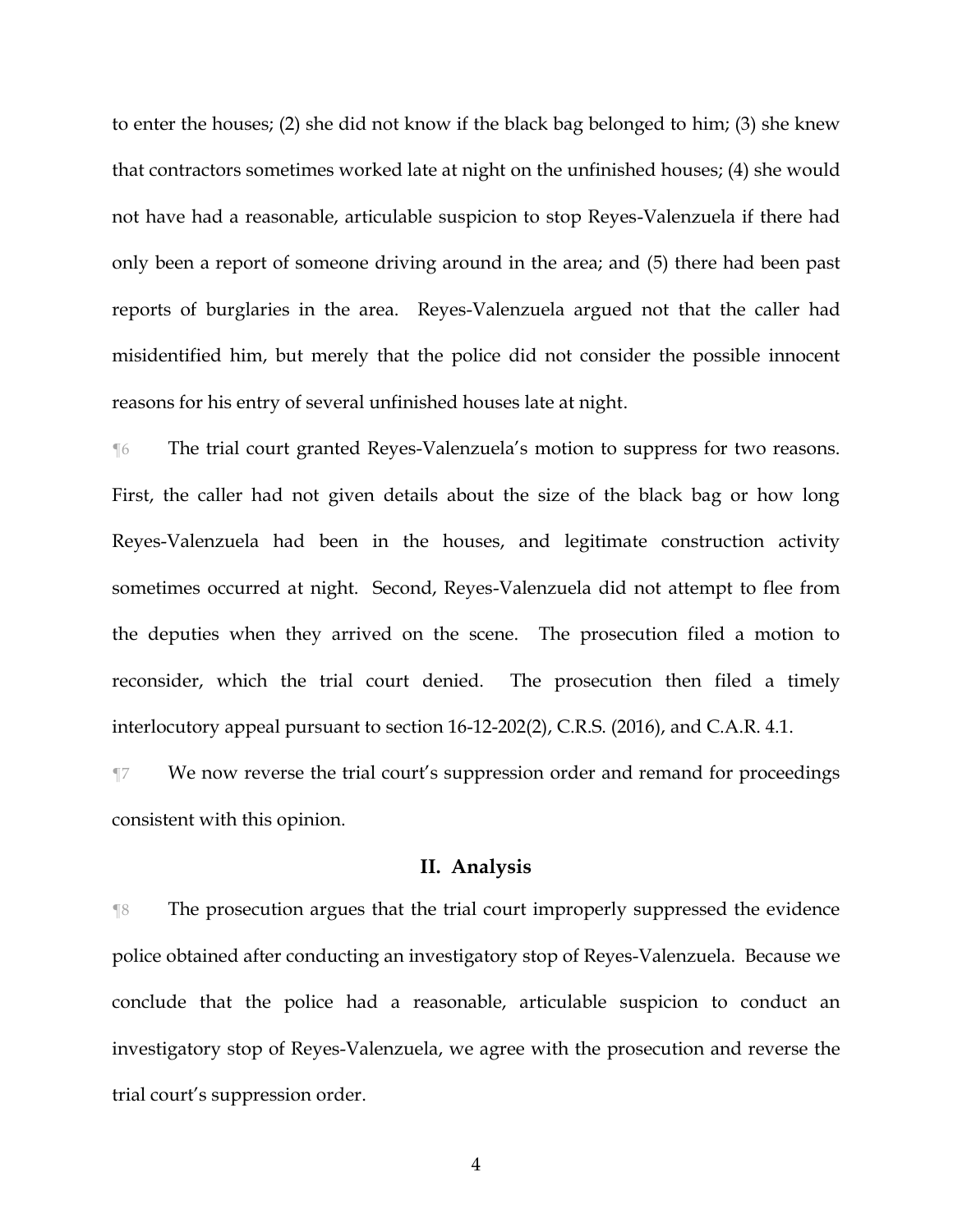¶9 "When reviewing an order suppressing evidence, we review questions of law de novo but defer to the trial court's findings of fact, provided the findings are supported by competent evidence in the record." People v. Gutierrez, 222 P.3d 925, 931–32 (Colo. 2009).

¶10 Police officers may make a brief investigatory stop "when an officer has a reasonable, articulable suspicion that criminal activity 'has occurred, is taking place, or is about to take place.'" People v. Chavez-Barragan, 2016 CO 16, ¶ 10, 365 P.3d 981, 983 (quoting People v. Ingram, 984 P.2d 597, 603 (Colo. 1999)). Under section 16-3-103(1), C.R.S. (2016), "[a] peace officer may stop any person who he reasonably suspects is committing, has committed, or is about to commit a crime and may require him to give his name and address, identification if available, and an explanation of his actions."

¶11 An officer's investigatory stop complies with the Fourth Amendment if three criteria exist: (1) the officer must have "an articulable and specific basis in fact for suspecting (i.e., a reasonable suspicion) that criminal activity has taken place, is in progress, or is about to occur"; (2) the intrusion's purpose must be reasonable; and (3) the character and scope of the intrusion must be "reasonably related to its purpose." People v. Salazar, 964 P.2d 502, 505 (Colo. 1998). In this case, only the first prong—i.e., whether the officer had a reasonable, articulable suspicion—is at issue.

¶12 In determining whether an officer had a reasonable, articulable suspicion, this court "focuses upon 'whether there were specific and articulable facts known to the officer, which taken together with reasonable inferences from these facts, created a reasonable suspicion of criminal activity to justify the intrusion into the defendant's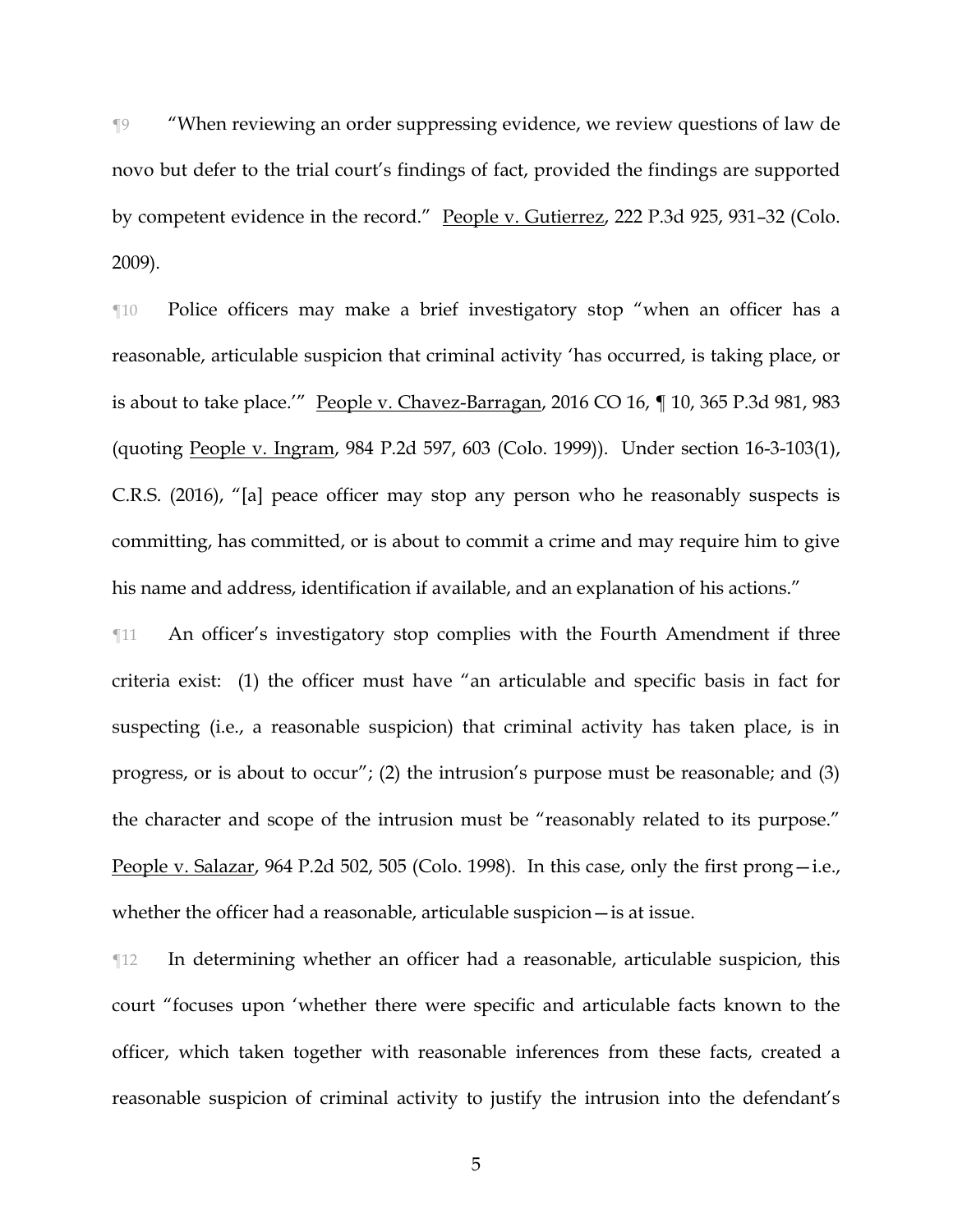personal security.'" Id. (quoting People v. Garcia, 789 P.2d 190, 192 (Colo. 1990)). "We look to the totality of the circumstances to answer this inquiry." Id. Our inquiry focuses on an objective analysis of whether a reasonable, articulable suspicion exists and not on the subjective intent of the officer. People v. Rodriguez, 945 P.2d 1351, 1359– 60 (Colo. 1997).

¶13 Nor do we focus on plausible innocent explanations for behavior that may be suspicious. The U.S. Supreme Court has held that "innocent behavior will frequently provide the basis for a showing of probable cause." United States v. Sokolow, 490 U.S. 1, 10 (1989) (quoting Illinois v. Gates, 462 U.S. 213, 243–44 (1983)). When determining whether reasonable, articulable suspicion exists, "the relevant inquiry is not whether particular conduct is 'innocent' or 'guilty,' but the degree of suspicion that attaches to particular types of noncriminal acts." Id. (quoting Gates, 462 U.S. at 243–44). Therefore, several acts that may appear innocent in isolation may add up to a reasonable, articulable suspicion of criminal activity. See id.

¶14 A reasonable, articulable suspicion "may exist even where innocent explanations are offered for conduct." See People v. Castaneda, 249 P.3d 1119, 1122 (Colo. 2011) (holding that an even higher standard, probable cause, may exist when several otherwise-innocent acts appear, in the aggregate, to be indicative of criminal activity). "The fact that innocent explanations may be imagined does not defeat a probable cause showing." Id. "Instead, the police are entitled to draw appropriate inferences from circumstantial evidence, even though such evidence might also support other inferences." Id. Courts should not engage in a "divide-and-conquer analysis" in which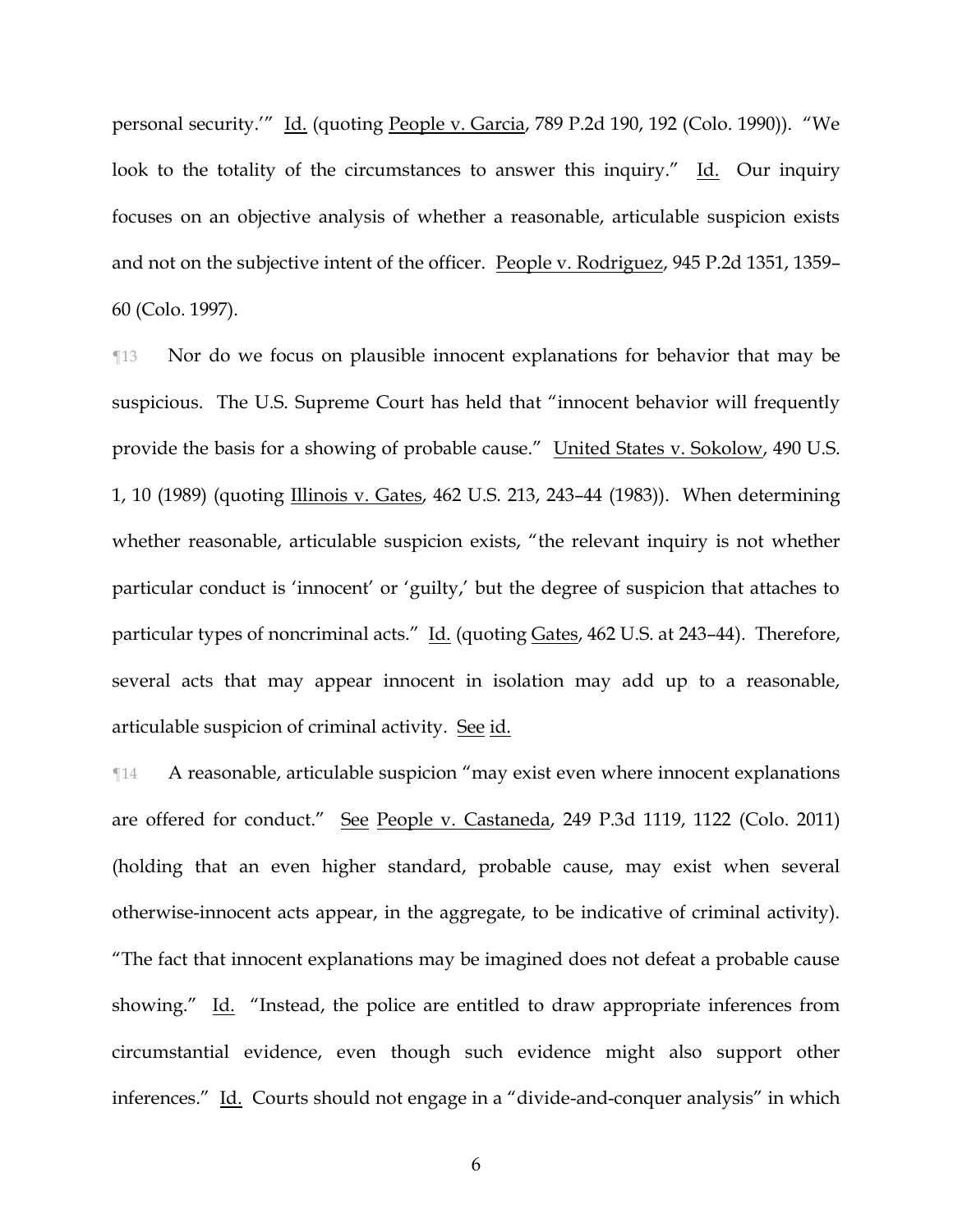courts dismiss individual factors that have plausible innocent explanations. United States v. Arvizu, 534 U.S. 266, 274–75 (2002). A series of innocent factors, when taken together, may warrant further investigation by police. Id.

¶15 Further, there is no requirement that this reasonable, articulable suspicion be based solely on an officer's observations—the officer may rely on information supplied by another person, including an informant. Adams v. Williams, 407 U.S. 143, 147 (1972).

¶16 Here, we know the following facts: (1) the caller, who was willing to identify himself, called law enforcement around 11:30 p.m. to report a possible break-in in a partially developed residential area; (2) there had been several recent break-ins in the area in which people stole copper from unfinished houses; (3) the caller said that a person driving a boxy van was going in and out of unfinished houses; (4) the caller saw that person leave one of the houses with a black bag and get into the van; and (5) contractors sometimes worked late at night on the unfinished houses.

¶17 Adding up those factors that could support a reasonable, articulable suspicion that criminal activity had occurred leads to only one result: The officer had a reasonable, articulable suspicion to perform an investigatory stop of the van driver. A person going from unfinished house to unfinished house, carrying a black bag and driving a van, late at night, in an area in which someone had been breaking into unfinished houses late at night, supports a reasonable officer's reasonable, articulable suspicion that the person may be up to no good. The trial court, however, gave impermissible weight to the possible innocent explanations for Reyes-Valenzuela's